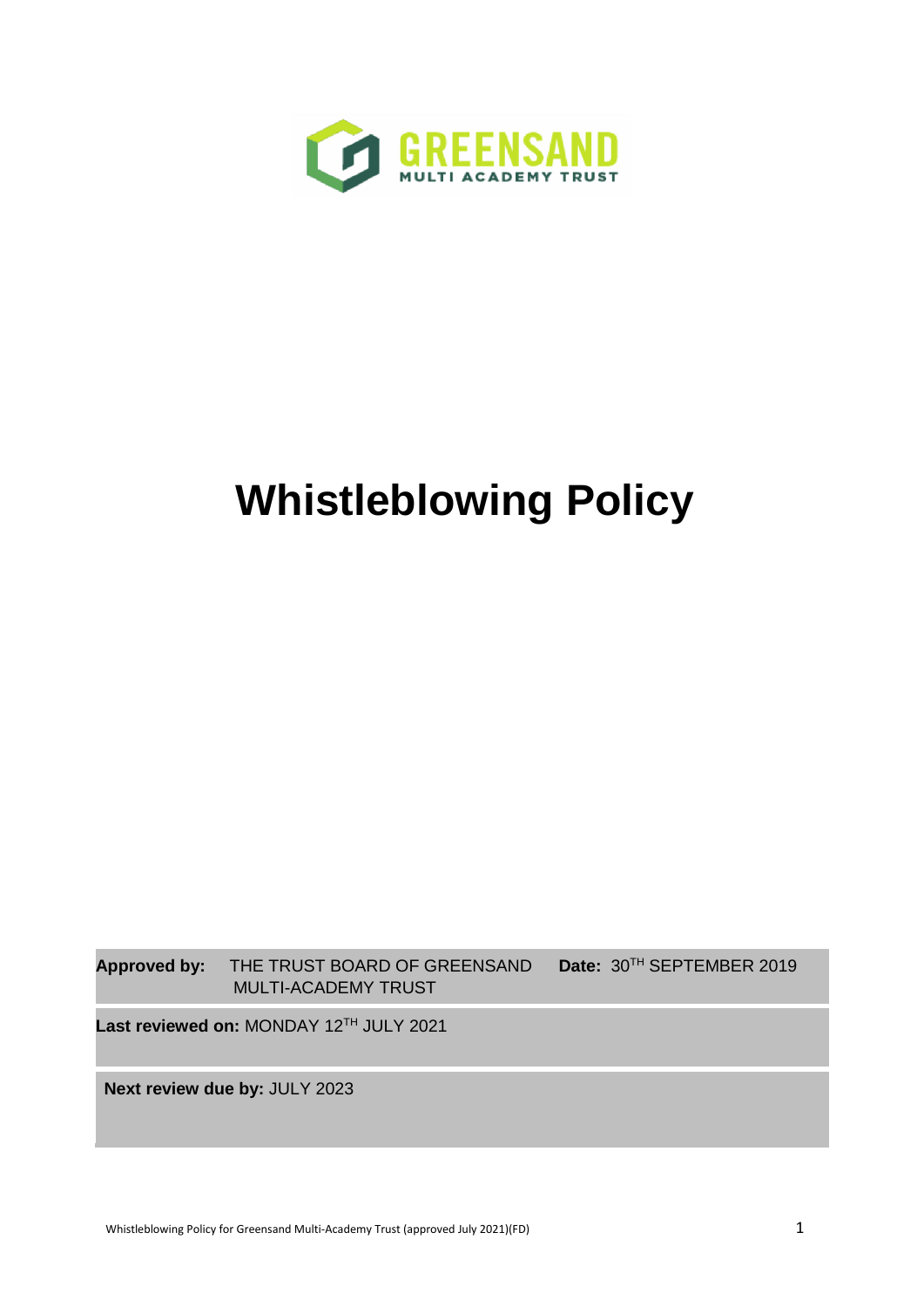## **Introduction**

Greensand Multi-Academy Trust (the Trust) is committed to the highest possible standards of honesty, openness, probity and accountability. It seeks to conduct its affairs in a responsible manner, to ensure that all Trust activities are open and effectively managed, and that the Trust's integrity and principles of public interest disclosure are sustained.

In line with that commitment, we encourage employees, those working on behalf of the Trust and others that we deal with, who have serious concerns about any aspect of the Trust's work to come forward and voice those concerns as follows:

- a) with their immediate manager and/or more senior managers. Where any member of staff decides to report a serious incident, whether anonymous or not, this will be treated as a 'protected, internal disclosure' i.e. there will be no adverse repercussions for the member of staff.
- b) if for any reason someone feels unable to report a situation to a manager, they may wish to use Public Concern at Work.

# **Purpose of the Policy**

Staff are often the first to realise that there may be something seriously wrong within a school. However, staff may not express their concerns because they feel that speaking up would be disloyal to their colleagues or to the school. They may also fear harassment or victimisation. Each person working for the Trust needs to realise that they not only have the right, but also a duty to report any improper actions or omissions. The Trust also recognises and appreciates that staff who raise concerns regarding malpractice or wrongdoing are an asset to the Trust, and not a threat. This Policy makes it clear that they can raise concerns without fear of victimisation, subsequent discrimination or disadvantage. The Whistleblowing Policy is intended to encourage and enable staff to raise serious concerns within the Trust.

This Policy aims to:

- encourage staff to feel confident in raising serious concerns and to question and act upon concerns about practice;
- provide avenues to raise those concerns and receive feedback on any action taken;
- ensure that staff receive a response to their concerns and that they are aware of how to pursue them if they are not satisfied;
- reassure staff that they will be protected from possible reprisals or victimisation if they have made any disclosure in good faith.

## **Who is covered by the Policy?**

The Policy applies to all Greensand Multi-Academy Trust employees, whether full-time or part time, permanent or temporary; members of each school within the Trust and those carrying out work for the schools on each school premises, for example, agency workers, contractors, consultants. However, to facilitate the reading of this Policy, the terms 'staff' or 'members of staff' have been used, with the intention to cover all individuals mentioned above.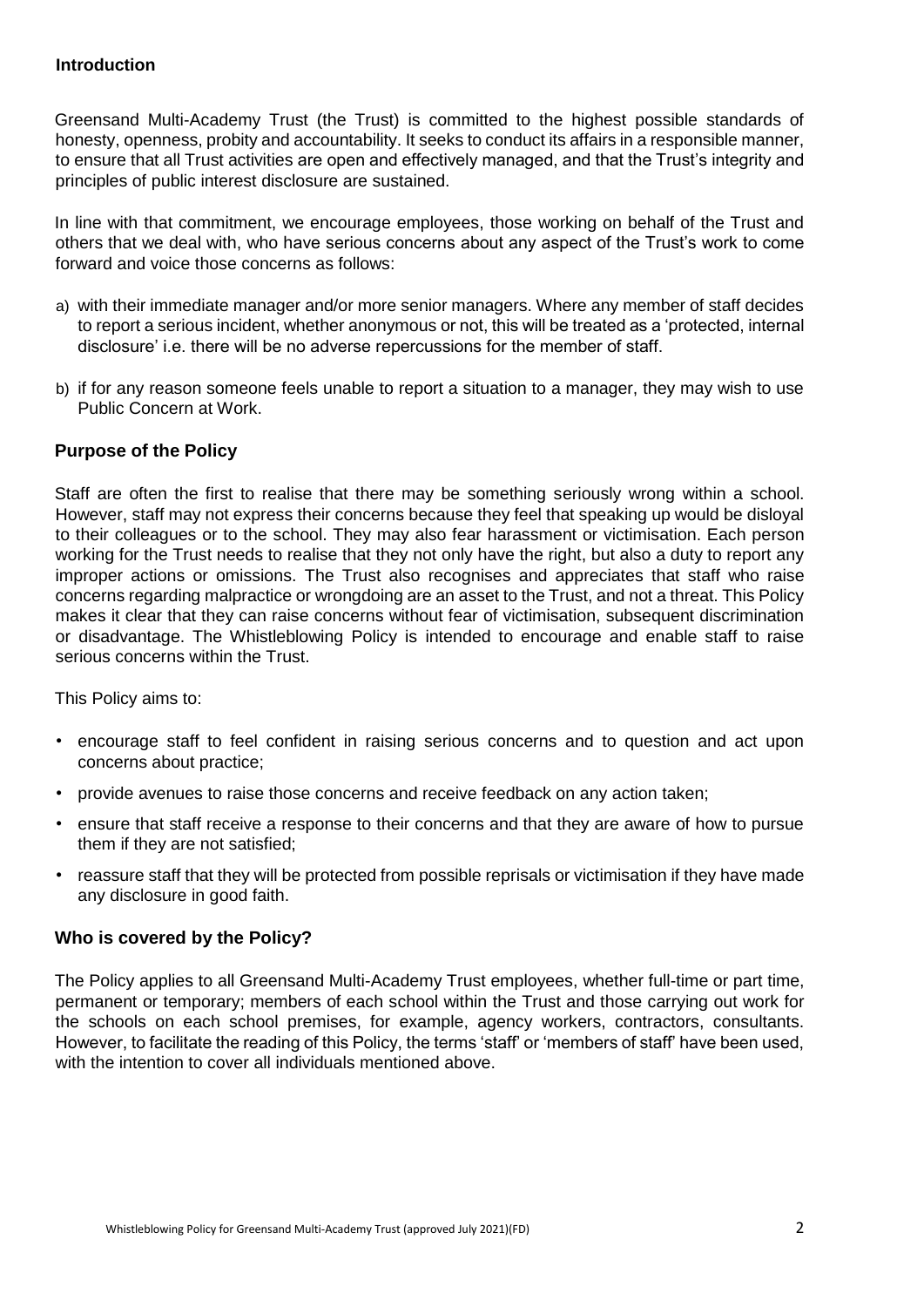# **Scope of the Policy**

There are existing procedures in place to enable employees to lodge a grievance relating to their own employment. This Whistleblowing Policy is intended to cover serious concerns that fall outside the scope of other procedures, in accordance with the Public Interest Disclosure Act 1998.

These include:

- Conduct which is an offence or a breach of law;
- Failure to comply with a legal obligation;
- Disclosures related to miscarriages of justice;
- Health and safety risks, including risks to the public as well as other employees/staff;
- Damage to the environment;
- Information relating to the above issues that has been or is likely to be deliberately concealed.

Examples of the above categories are likely to include:

- The unauthorised use or misuse of public funds;
- Possible fraud and corruption;
- Sexual, physical or psychological abuse of service users;
- Harassment & bullying of staff;
- Breaches of codes of conduct.

Therefore, any serious concerns that a member of staff has about any aspect of service provision or the conduct of Greensand Multi-Academy Trust staff or members of each school, others acting on behalf of the school, service users or residents, can be reported under the Whistleblowing Policy where the member of staff has a reasonable belief in those concerns and they relate to one of the specified areas set out above.

## **Links with other policies**

In investigating financial irregularities, this Policy should be read in conjunction with the 'Strategy against Fraud & Corruption' which sets out how the financial irregularities should be investigated.

This Policy does not replace each member school's complaints procedures. Other forms of concern or complaint are dealt with under separate school procedures, such as Bullying and Harassment Staff Policy (including discrimination and victimisation); Grievance Procedure; Disciplinary and Capability Procedure (inappropriate conduct or behaviour/performance related issues) and Child Protection and Safeguarding Policy.

As this Policy is in addition to each member school's complaints procedures, and other statutory reporting procedures applying to some services, managers are responsible for making service users aware of the existence of these procedures.

## **Safeguarding against harassment or victimisation**

The Trust is committed to good practice and high standards and wants to be supportive of employees. It is recognised that the decision to report a concern can be a difficult one to make. If a member of staff has a reasonable belief that what they are saying is true, they have nothing to fear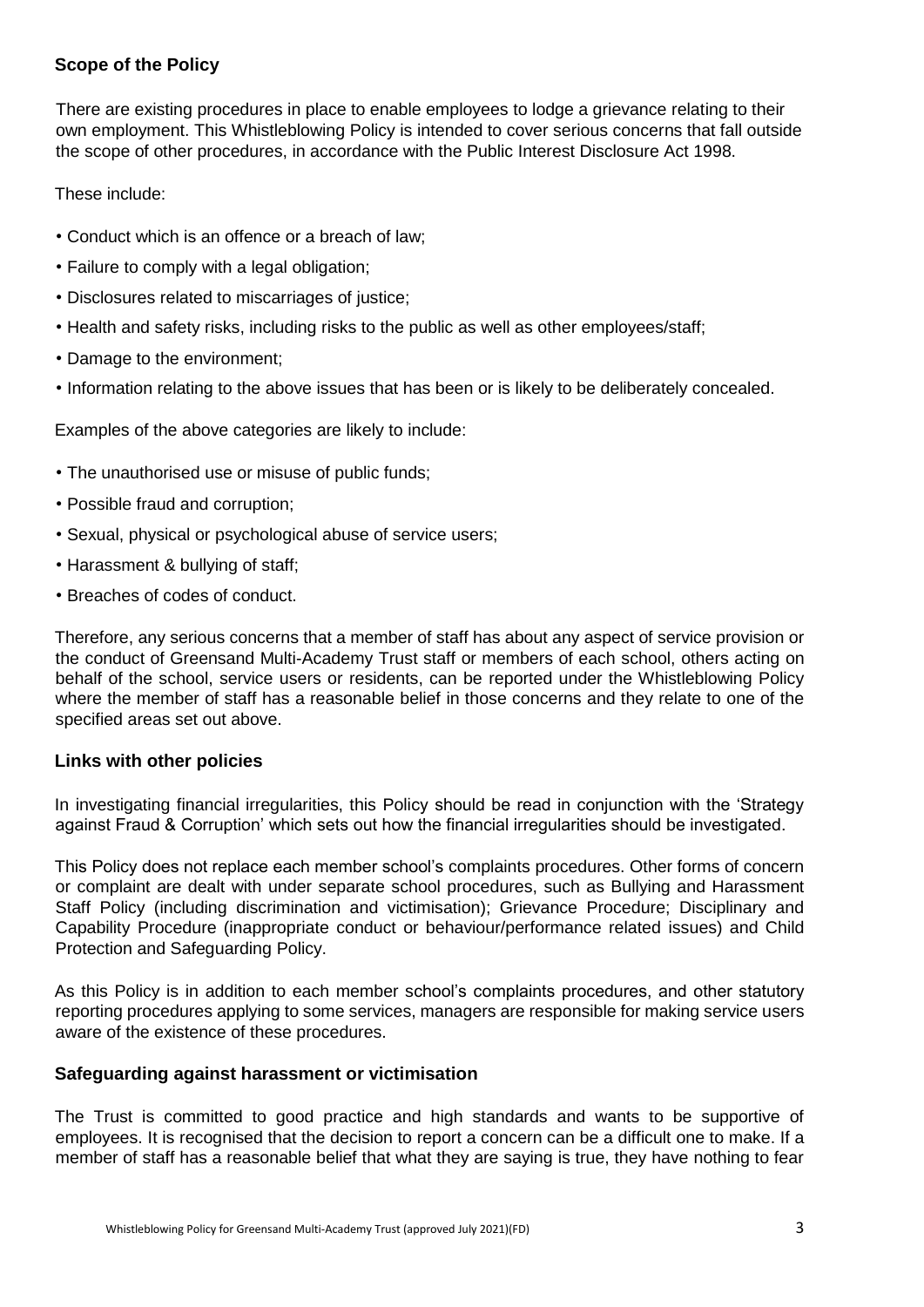because they will be doing their duty to their employer and/or those for whom they are providing a service.

The Trust will take a zero tolerance approach to any act of harassment or victimisation (including informal pressures). Each school will take appropriate action to protect staff when they raise a concern, by supporting the member of staff and considering action under the appropriate procedure (for example Disciplinary) against the person or persons responsible for the reported acts, provided the member of staff:

- Discloses the information in good faith;
- Believes the concern to be true;
- Does not act maliciously or make false allegations;
- Does not seek any personal gain

and provided the allegations relate to one of the categories covered by the scope of the Policy and referred to above.

There are national guidelines to help you as a whistle-blower. Here is a link to further information on the protection of complainants disclosing information to the Information Commissioner's Office (ICO) [https://ico.org.uk/.](https://ico.org.uk/)

#### **Unsubstantiated allegations**

If a member of staff makes an allegation in good faith, but it is not confirmed by the investigation, no action will be taken against them. If, however, an allegation is made frivolously, maliciously or for personal gain, disciplinary action may be taken.

#### **Confidentiality**

All concerns will be treated in confidence but at the appropriate time, the whistle-blower may be asked to come forward as a witness, and this will be discussed with them.

#### **Anonymous allegations**

This Policy encourages staff to put their name to their allegation whenever possible. This enables feedback to be given.

The Trust/school will take all concerns raised seriously. However, concerns expressed anonymously are much less powerful but will be considered at the discretion of the Trust/school. In exercising this discretion, the factors to be taken into account would include:

- The seriousness of the issues raised;
- The credibility of the concern; and
- The likelihood of confirming the allegation from attributable sources.

#### **How to raise concerns**

**(NB: Headteacher, and school referring to the academy establishment within which the incident/situation potentially exists)**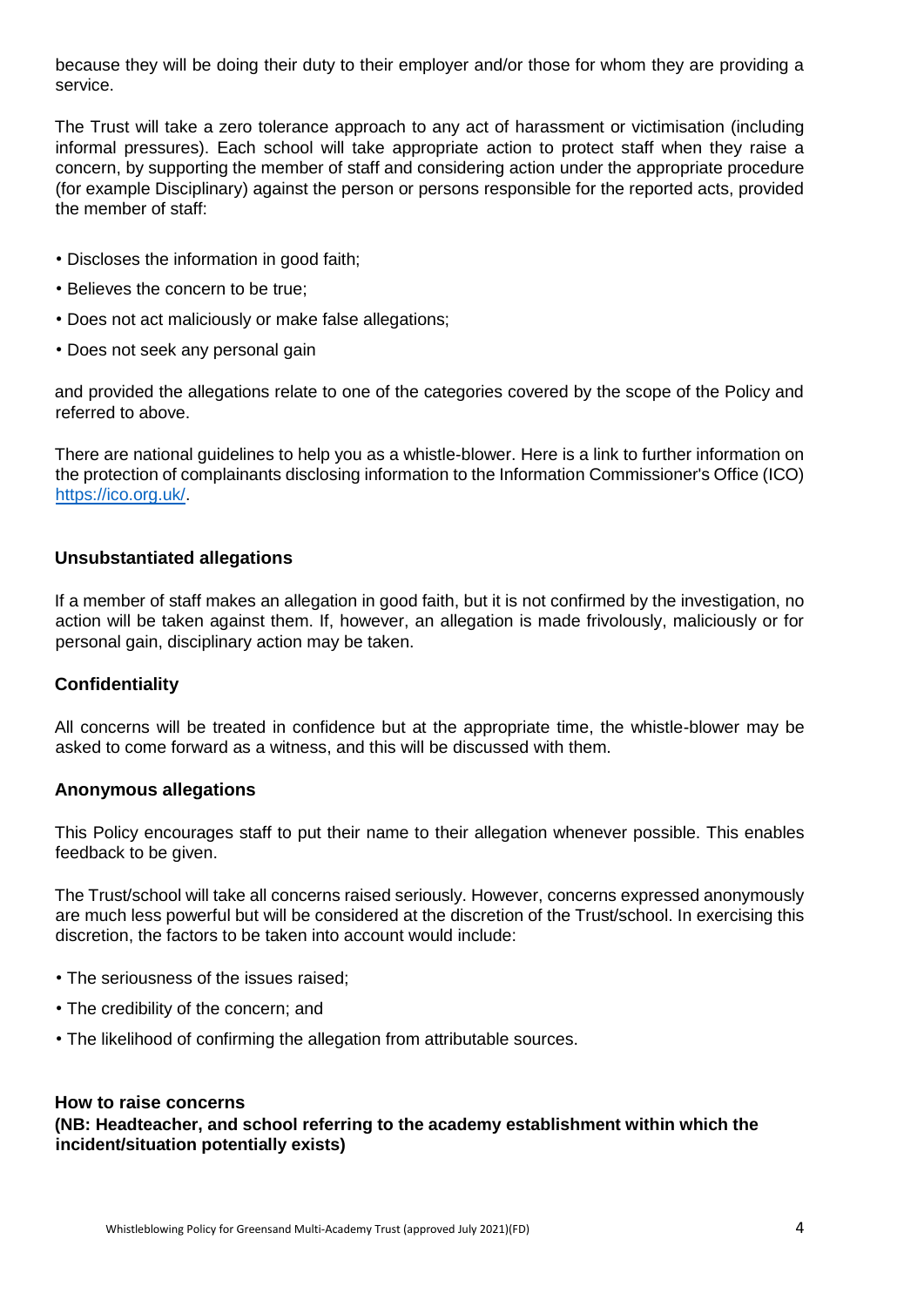There are two ways in which to raise a concern: (i.e. making it more balanced between reporting internally or externally).

1. Staff may raise concerns with their immediate manager or another manager or, if it is believed that such managers are involved, the school's Designated Safeguarding Lead, the Headteacher, or the Trust's Chief Executive Officer (CEO).

If staff wish to raise a concern about the CEO, then this should be done via the Chair of the Trust who will notify the Trust Board of the concern.

Any concern regarding the conduct of members of the school should always be referred to the Headteacher, who is the school's Monitoring Officer, for consideration as to whether the matter should be referred further for advice.

2. While concerns will usually be raised internally, the Trust recognises that staff may feel unable to do this, and that they may wish to contact an independent, external organisation to report the concern to be reviewed internally. In this eventuality, it is suggested that Public Concern at Work can be contacted for advice and support. The Public Concern at Work helpline is: 020 7404 6609. They provide independent and confidential advice to workers who are unsure whether or how to raise a public interest concern.

Concerns may be raised verbally or in writing. Staff who wish to make a written report are invited to use the following format:

- The background and history of the concern (giving relevant dates):
- The reason why they are particularly concerned about the situation.

The earlier the concern is expressed, the easier it is to take action. In order to assist with the investigation, staff should provide as much detail and supporting evidence as possible regarding their concern. Although staff are not expected to prove beyond doubt the truth of an allegation, it will need to be demonstrated to the person contacted that there are sufficient grounds for concern for the person who raises them to have a reasonable belief that they exist.

The whistle-blower may invite a recognised Trade Union representative or a work colleague to be present during any meetings or interviews in connection with the concerns raised.

#### **How the school/Trust will respond**

The school, or in certain circumstances the Trust, will investigate and respond to all concerns raised by staff or service users through any channel.

While it is not essential that the concerns be provided in writing, the person receiving the concern will, however, ensure that a written account of it is made. This will help with the subsequent investigation by making sure that everyone involved is clear about what is being raised.

When a concern is raised, managers, or in certain circumstances Trustees, should undertake the following actions:

- Take the concern seriously;
- Consider the concerns fully and objectively;
- Recognise that raising a concern can be a difficult experience for employees;
- Ensure confidentiality;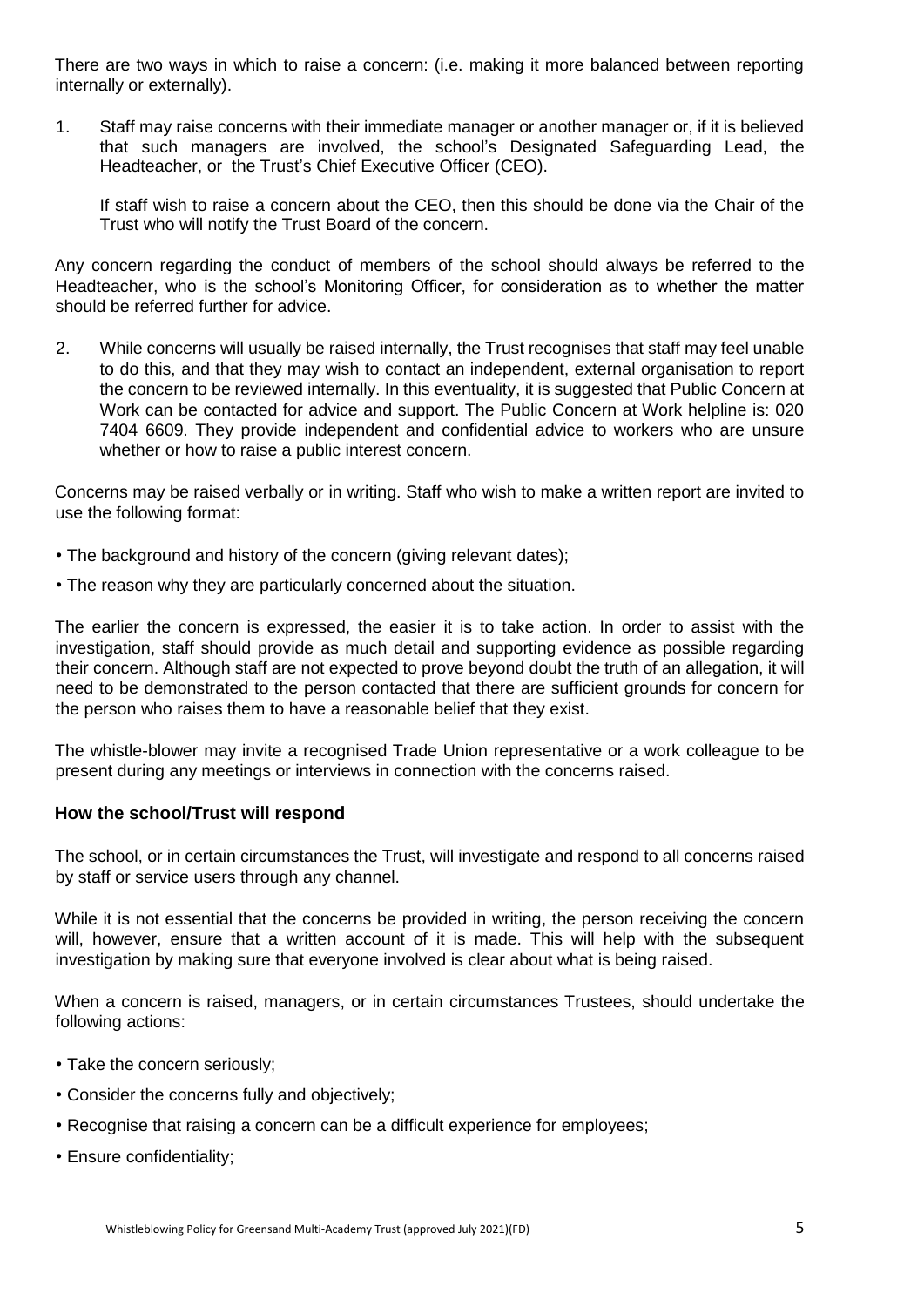• Refer to the Headteacher, or to the Trust Board (in the case of a concern raised about the CEO) to agree the level at which the concern will be investigated and identify the manager with overall responsibility for co-ordinating the matter.

The specific action the school/the Trust takes will depend on the nature of the concern. The matters raised may:

- Be investigated internally;
- Be referred to the police:
- Be referred to the external auditor:
- Be referred to the Department for Education;
- Form the subject of an independent enquiry;
- Or any combination of the above.

## **Initial Enquiry**

In order to protect the individuals and those accused of misdeeds or possible malpractice, initial enquiries will be made to decide whether an investigation is appropriate and, if so, what form it should take. The overriding principle, which the school/Trust will have in mind, is that of the public interest. If urgent action is required, this will be taken before any investigation is conducted.

The purpose of the initial enquiry is to ascertain if the conduct or behaviour involves a member of the school, a senior manager or a member of staff, so that further enquiries and investigation can be progressed accordingly.

## **Preliminary Enquiry**

Preliminary enquiry establishes need to carry out an investigation. Further to the results of the initial and preliminary enquiries, and at the discretion of the Headteacher/Trust Board, the following steps will then need to be considered:

- Concerns or allegations, which fall within the scope of specific procedures, e.g. child protection or discrimination issues, will normally be referred for consideration under those procedures;
- Where there is any financial impropriety, the concern should be referred to the Trust's Finance and Operations Director, before taking any other action;
- Inform the Headteacher, who is the School's Monitoring Officer, or the Trust Board if the concerns indicate unlawful activity;
- Ensure that matters of a criminal nature are reported to the Police, after consultation with the Headteacher, who will communicate with the Trust's CEO, or after consultation with the Trust Board, as appropriate;
- Whether the disciplinary or other relevant management policies, procedures and processes of the school need to be applied;
- Appointment of an officer to carry out the investigation under these procedures.

## **Investigation**

Depending on the nature of concerns, investigation may be carried out under the Bullying & Harassment Staff Policy, Disciplinary and Capability Policy, Child Protection and Safeguarding Policy or the Strategy against Fraud & Corruption.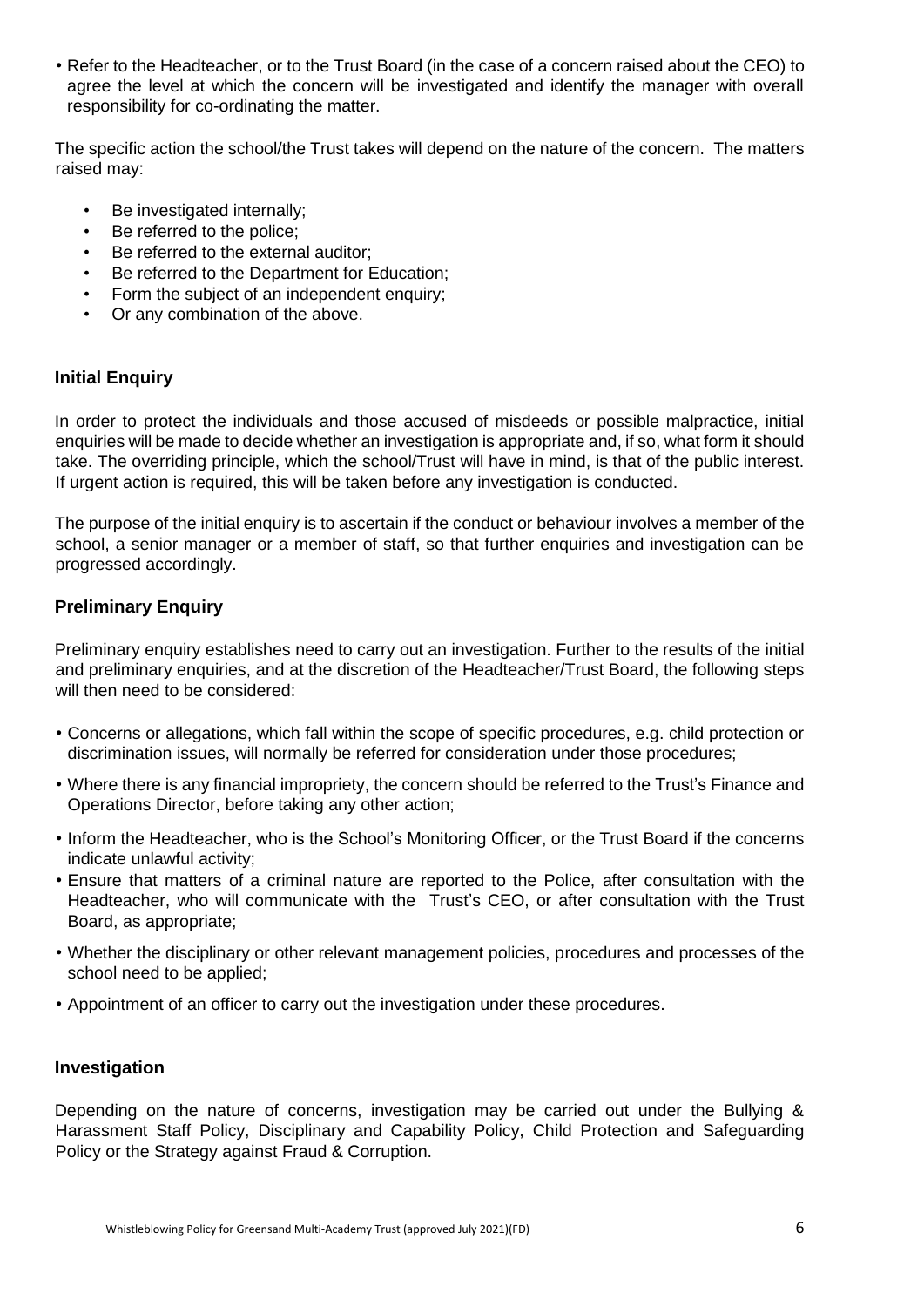## **Investigation Timescales**

Within ten working days of a concern being raised, the person who is assigned to deal with that concern, the Independent Investigation Officer (IO), will respond in writing either to the employee directly, or to Public Concern at Work, where this was the reporting route:

- Acknowledging that the concern has been received;
- Indicating how the school/Trust propose to deal with the matter;
- Giving an estimate of how long it will take to provide a final response;
- Advising whether any initial enquiries have been made;
- Supplying information on staff support mechanisms; and
- Advising whether further investigations or action is required and, if not, why not.

Where Public Concern at Work was the reporting route, the IO dealing with the concern will provide an additional update to Public Concern at Work at 28 calendar days after the report was received, advising of additional progress made and the estimated date a final response will be available.

#### **Investigation process**

The IO appointed to undertake the investigation would establish the facts of the matter and assess whether the concern has foundation and can be resolved internally. Other people may need to be interviewed to provide further information and/or clarification concerning the issue(s) raised.

It is essential that written records of all interviews be kept throughout the investigation, together with written details of any action taken. The investigation will result in a written report and recommendations for corrective action which will be passed to the manager responsible for deciding whether formal action shall be taken.

Where any meeting is arranged involving an individual member of staff, which can be offsite, a recognised Trade Union representative or a work colleague may also attend. The school/Trust will take steps to minimise any difficulties which may be experienced as a result of raising a concern. For instance, if a member of staff is required to give evidence in criminal or disciplinary proceedings, the school will arrange for them to receive appropriate procedural and/or legal advice. The member of staff raising the concern with a manager will be, subject to legal constraints, advised in writing of the outcome of the investigation and, where appropriate, what action is being taken. This may include changes to working practices to ensure that a similar situation does not occur again.

The Headteacher (or the IO who carried out the investigation) will then report to the school's Chair of Governors/School Committee who will take the necessary action, including reporting the matter to the Trust Board and any appropriate department or regulatory agency. If disciplinary action is required, this will be taken forward by the Headteacher/Chair of Governors/School Committee in consultation with the Trust's HR Advisors. On conclusion of any investigation, the employee will be told the outcome of the investigation and what the next steps will be (subject to issues of confidentiality). If no action is to be taken, the reason for this will be explained.

If the employee is concerned that their Headteacher is involved in the wrongdoing, has failed to make a proper investigation or has failed to report the outcome of the investigation, he/she should inform the Trust's CEO.

If the employee is concerned that the CEO is involved in the wrongdoing, has failed to make a proper investigation or has failed to report the outcome of the investigation, he/she should inform the Trustees, via the Chair of the Trust.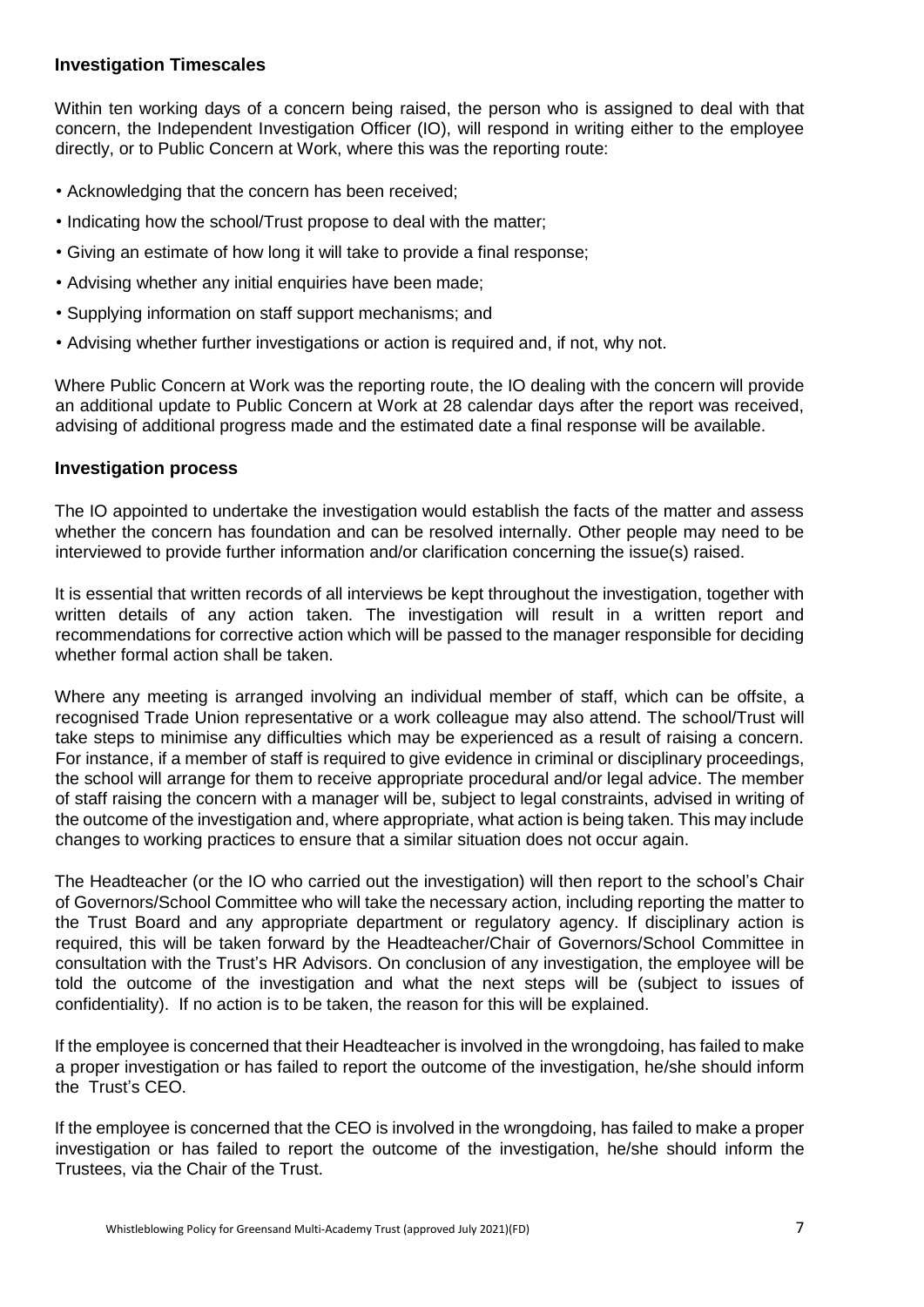The aim of this Policy and procedure is to provide an internal mechanism for reporting, investigating and remedying any wrongdoing in the Trust's member schools. In most cases, employees should not find it necessary to alert anyone externally and employees are strongly advised to seek advice before reporting a concern in this way. Employees who feel unable to follow this route, for whatever reason, have the option of contacting one of the following:

- HM Revenue and Customs
- The Financial Services Authority
- The Office of Fair Trading
- The Health and Safety Executive
- The Environment Agency
- The Director of Public Prosecutions
- The Serious Fraud Office
- The Education & Skills Funding Agency
- The Department for Education & Teaching Regulation Agency

#### **Monitoring arrangements**

The CEO of the Trust, in consultation with the School Monitoring Officers, has overall responsibility for the maintenance and operation of this Policy. Individual schools should maintain a record of concerns raised and the outcomes (but in a form which does not compromise confidentiality). The CEO maintains a record of concerns raised within the whole Trust in the same manner.

The whistleblowing procedures will be defined upon each review of this Policy. It will be documented, widely circulated and reviewed if required, in consultation with the CEO. The Headteacher in each school will take responsibility for ensuring that all staff in their school have access to the Whistleblowing Policy, together with the Trust's Anti-Fraud Policy.

The practical aspects of monitoring are to assess whether:

- The Policy is being used appropriately;
- Concerns are being handled and investigated properly;
- There are any discernible patterns of concern across the School;
- The Policy has been effective in identifying and deterring malpractice; and
- If more needs to be done to raise awareness of the Policy.

## **Data Protection**

When an individual makes a disclosure, the School and/or Trust will process any personal data collected in accordance with the Trust's Data Protection Policy. Data collected from the point at which the individual makes the report is held securely and accessed by, and disclosed to, individuals only for the purposes of dealing with the disclosure.

#### **Status of Policy and Review**

The content and operation of this policy is reviewed as and when deemed necessary by the Trust. The policy is discretionary and does not confer any contractual rights.